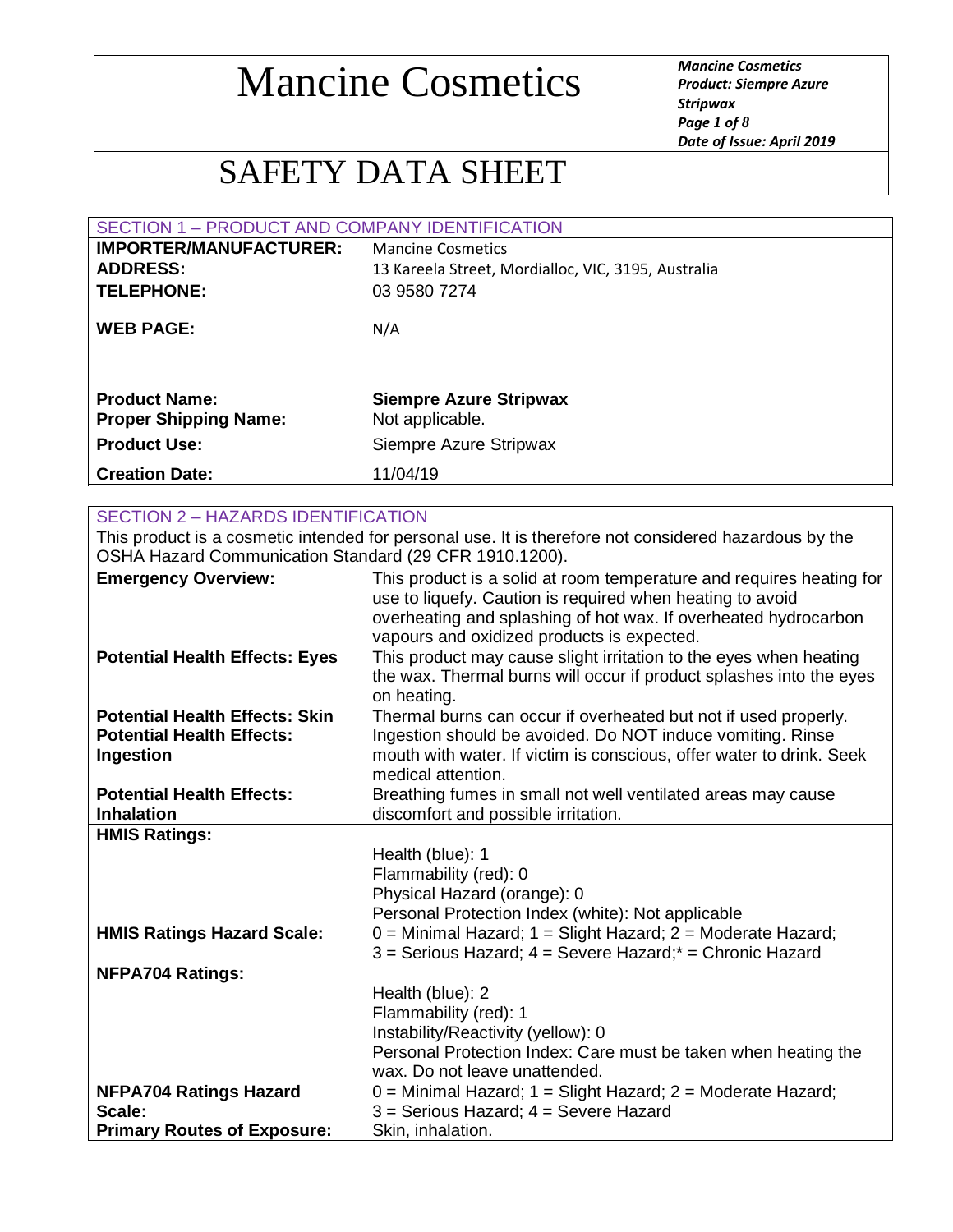*Product: Siempre Azure Stripwax Page 2 of 8 Date of Issue: April 2019*

### SAFETY DATA SHEET

**Potential Environmental** 

Do not dispose of directly into waterways.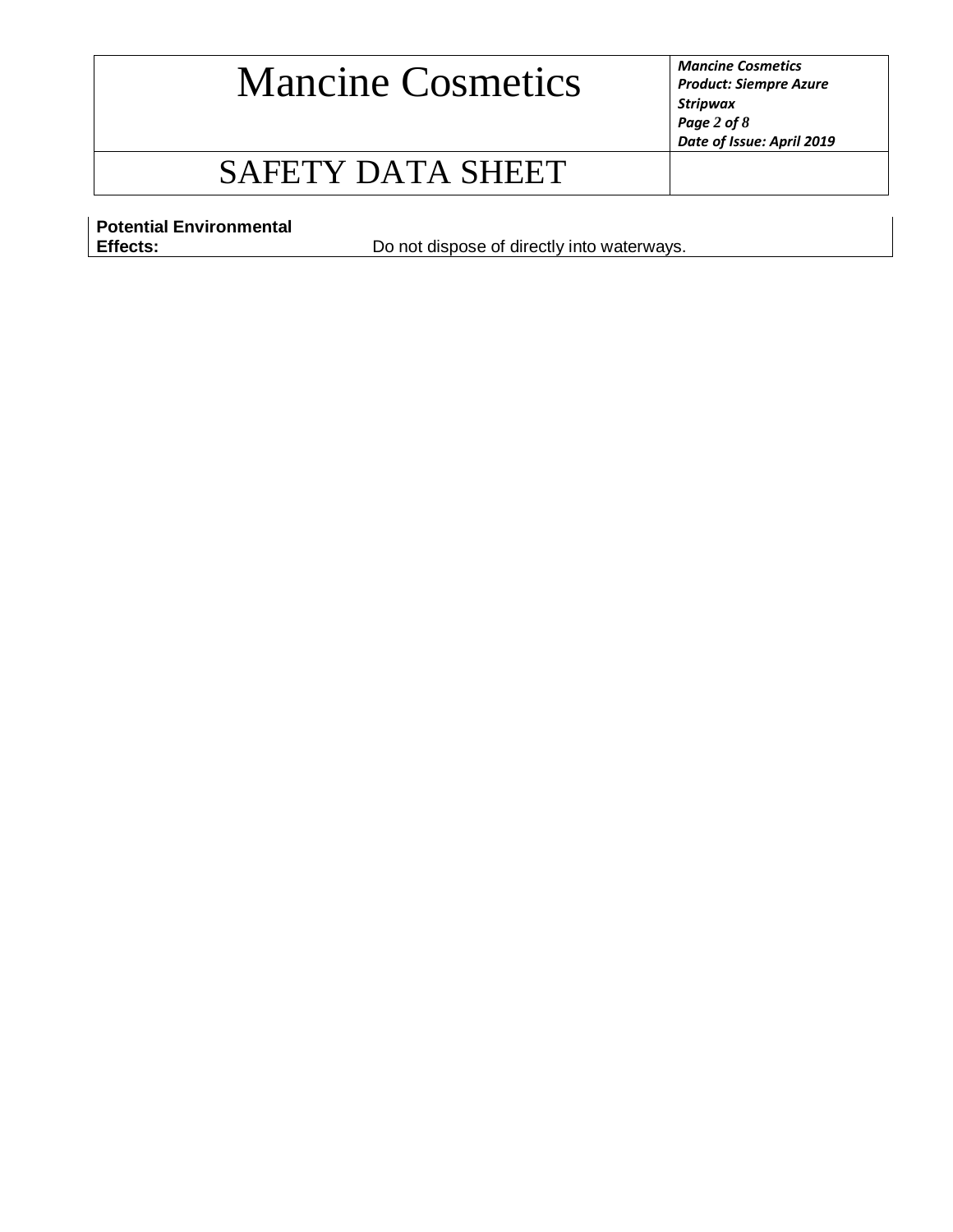*Product: Siempre Azure Stripwax Page 3 of 8 Date of Issue: April 2019*

## SAFETY DATA SHEET

|                                                            | SECTION 3 - COMPOSITION/INFORMATION ON INGREDIENTS                                                                                                                 |                    |
|------------------------------------------------------------|--------------------------------------------------------------------------------------------------------------------------------------------------------------------|--------------------|
| <b>Information on Non-</b><br><b>Hazardous Components:</b> | This product is a cosmetic intended for personal use. It is therefore not<br>considered hazardous by the OSHA Hazard Communication Standard<br>(29 CFR 1910.1200). |                    |
| Ingredients:                                               | <b>CAS Number:</b>                                                                                                                                                 | <b>Proportion:</b> |
| <b>Ricinus Communis Seed Oil</b>                           | 8001-79-4                                                                                                                                                          | Proprietary        |
| Paraffin                                                   | 8002-74-2                                                                                                                                                          | Proprietary        |
| Glyceryl Rosinate                                          | 8050-31-5                                                                                                                                                          | 50-70%             |
| CI 61551                                                   | 14233-37-5                                                                                                                                                         | $< 0.1\%$          |
| Parfum                                                     | N/A                                                                                                                                                                | Proprietary        |
| <b>Total</b>                                               |                                                                                                                                                                    | 100% w/w           |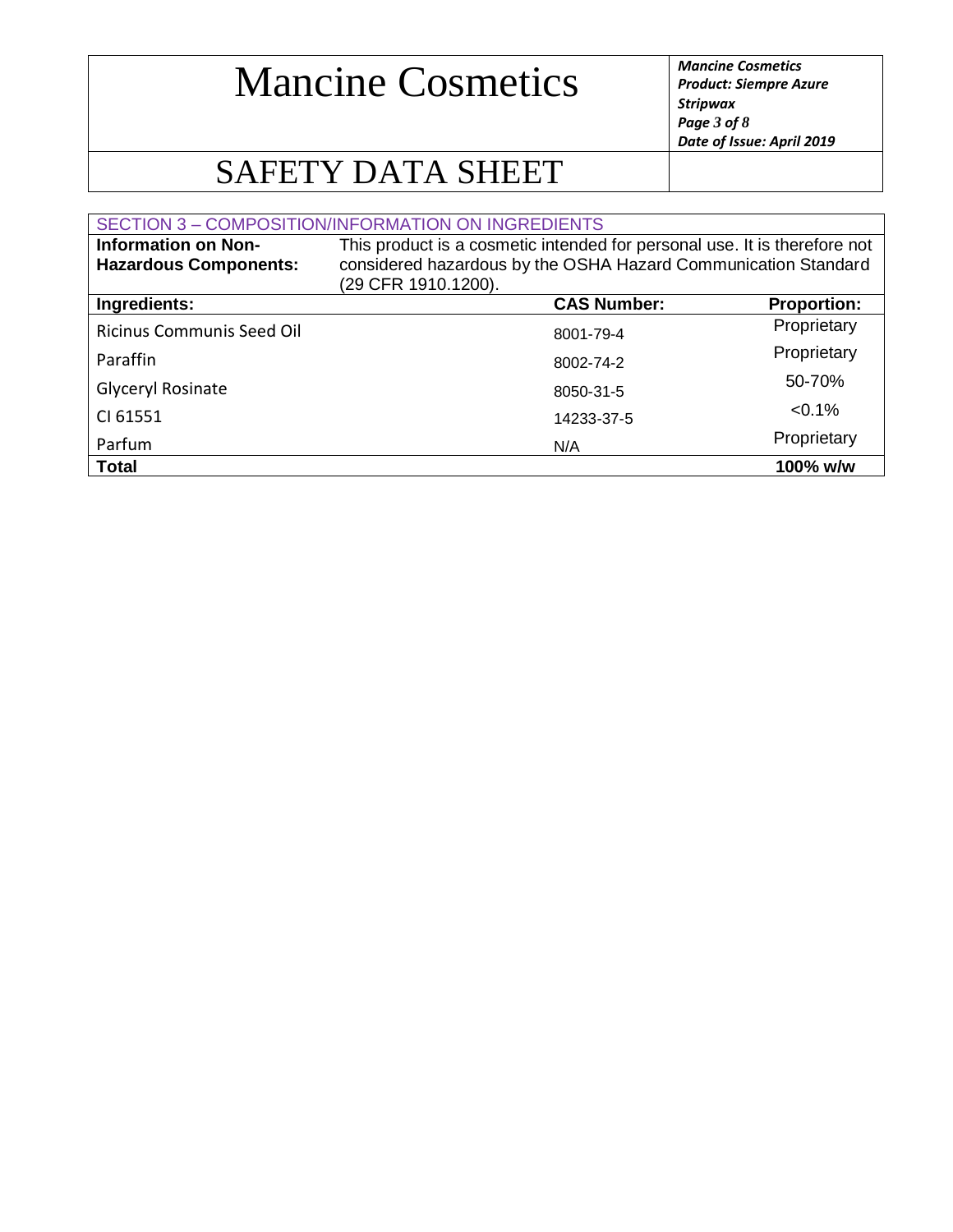*Product: Siempre Azure Stripwax Page 4 of 8 Date of Issue: April 2019*

## SAFETY DATA SHEET

SECTION 4 – FIRST AID MEASURES **First Aid Facilities Required:** Eye wash fountains and a general washing facility should be easily accessible in the immediate work area as well as protective clothing and correct training for using this wax. **Inhalation:** Remove to a well ventilated area. **Skin contact:** If burns occur, flush with water and seek emergency aid. **Eye contact:** Flush thoroughly with water. If irritation develops seek medical attention. **Ingestion (Swallowed):** Avoid ingestion as with all cosmetic products. Do NOT induce vomiting. Rinse mouth with water. If victim is conscious, offer water to drink. Seek medical attention. **Advice to Doctor:** No specific antidote. Treat symptomatically.

| <b>SECTION 5 - FIRE FIGHTING MEASURES</b> |                                                                   |
|-------------------------------------------|-------------------------------------------------------------------|
| <b>Flammable Properties:</b>              | Will support a flame above flash point temperature.               |
| <b>Fire Hazards:</b>                      | Produces Carbon Monoxide and Carbon Dioxide on burning.           |
| <b>Flash Point:</b>                       | $>150^{\circ}$ C                                                  |
| <b>NFPA704 Ratings:</b>                   |                                                                   |
|                                           | Health (blue): 1                                                  |
|                                           | Flammability (red): 0                                             |
|                                           | Instability/Reactivity (yellow): 0                                |
|                                           | Personal Protection Index (white): Not applicable                 |
| <b>NFPA704 Ratings Hazard</b>             | $0 =$ Minimal Hazard; $1 =$ Slight Hazard; $2 =$ Moderate Hazard; |
| Scale:                                    | 3 = Serious Hazard; 4 = Severe Hazard                             |
| <b>Suitable Extinguishing Media:</b>      | Dry chemical, foam, carbon dioxide, do not use direct water.      |
| <b>Products of Combustion:</b>            | Thermal degradation through combustion may produce oxides of      |
|                                           | carbon and/or other toxic gases.                                  |
| <b>Protection of Firefighters:</b>        | No special equipment requirements.                                |

| <b>SECTION 6 - ACCIDENTAL RELEASE MEASURES</b> |                                                                                                                                                                                                                                               |
|------------------------------------------------|-----------------------------------------------------------------------------------------------------------------------------------------------------------------------------------------------------------------------------------------------|
| Spills:                                        |                                                                                                                                                                                                                                               |
| <b>Personal Precautions:</b>                   | In case of spill, avoid slip hazard. Avoid contact with eyes.                                                                                                                                                                                 |
| <b>Environmental Precautions:</b>              | Do not dispose of into waterways.                                                                                                                                                                                                             |
| <b>Methods for Containment:</b>                | Spilt material should be absorbed into dry, inert material (e.g. sand,<br>vermiculite etc.), which then can be put into appropriately labelled<br>drums to dispose of according to country regulation. If molten wait<br>to cool and thicken. |
| <b>Methods for Clean-Up:</b>                   | The wasted material can be disposed of by an approved agent<br>according to local conditions. Treat as combustible waste. Do not<br>flush into waterways.                                                                                     |
| <b>Other information:</b>                      | Material may retain adhesive properties. Treat as thermoplastic.                                                                                                                                                                              |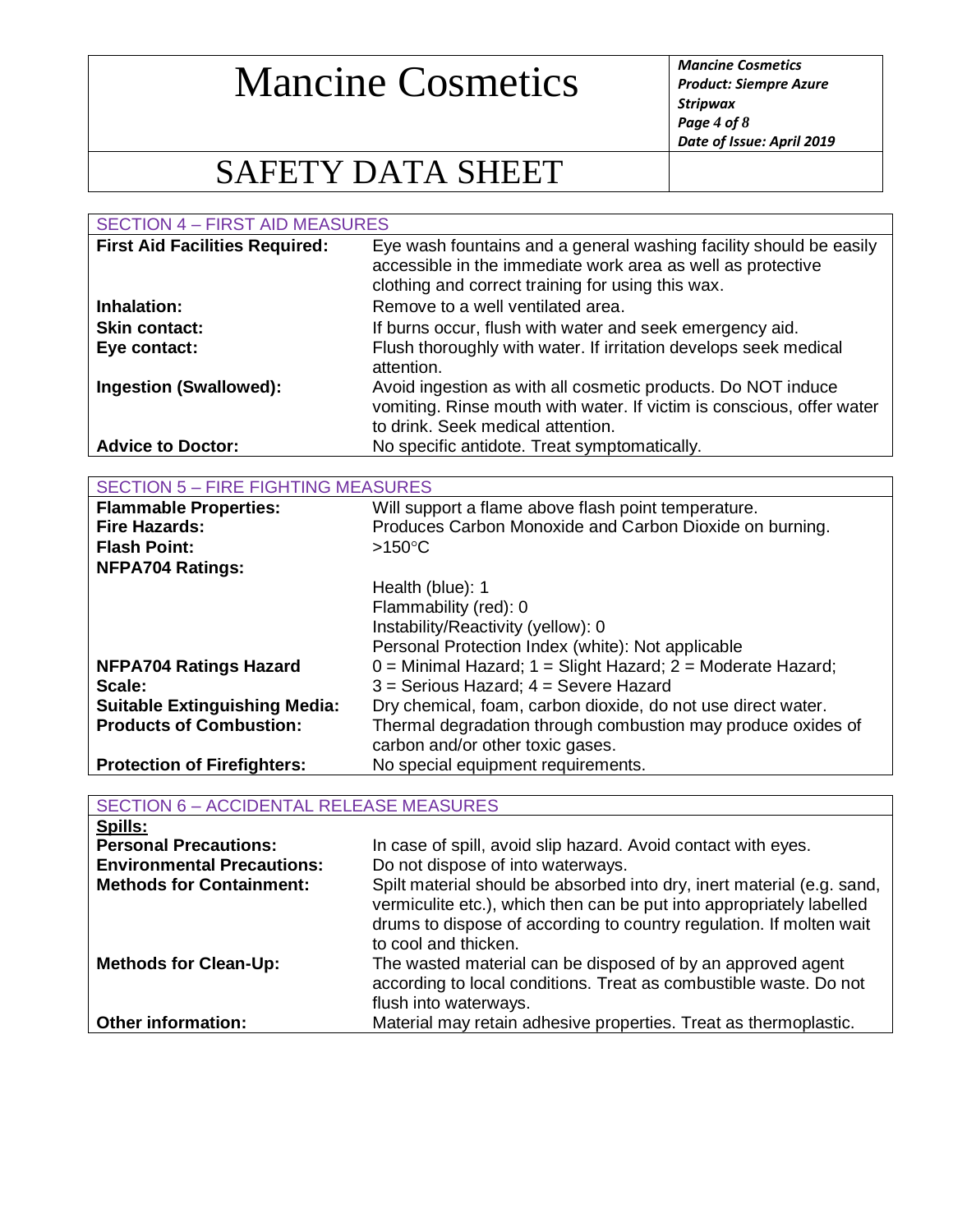*Product: Siempre Azure Stripwax Page 5 of 8 Date of Issue: April 2019*

### SAFETY DATA SHEET

| SECTION 7 - HANDLING AND STORAGE |                                                              |  |
|----------------------------------|--------------------------------------------------------------|--|
| Handling:                        | Store in original container. Protect from excessive heat.    |  |
| Storage:                         | Avoid excessive heat or freezing. Store in a cool, dry area. |  |
| <b>Flammability:</b>             | Keep away from sources of ignition.                          |  |

#### SECTION 8 – EXPOSURE CONTROLS/PERSONAL PROTECTION

| <b>Exposure Guidelines:</b>  |                                                                 |
|------------------------------|-----------------------------------------------------------------|
| <b>General Product</b>       |                                                                 |
| Information:                 |                                                                 |
| <b>Exposure Limits:</b>      | <b>OSHA/EPA Occupational Chemical Database Exposure Limits:</b> |
|                              | Permissible Exposure Limit - Time-weighted Average (PEL-        |
|                              | TWA): None established for product.                             |
|                              | TLV/TWA 2mg/m3 for wax; TLV/TWA 5mg/m3 for oil mist             |
|                              | <b>Recommended Exposure Limits:</b>                             |
|                              | Recommended Exposure Limit - Time-weighted Average (REL         |
|                              | <b>TWA):</b> None established for product.                      |
| <b>Engineering Controls:</b> | None required.                                                  |
| <b>Personal Protection:</b>  | General: Obey reasonable safety precautions and practice good   |
|                              | housekeeping. Thermal gloves are recommended and safety         |
|                              | glasses.                                                        |
|                              | Respiratory protective equipment: None required.                |
|                              | Eye/face protection: Avoid eye contact. Safety glasses          |
|                              | Hand protection: Thermal gloves.                                |
|                              | Clothing: None required.                                        |

SECTION 9 – PHYSICAL AND CHEMICAL PROPERTIES

| <b>Physical Description/</b>    |                           |
|---------------------------------|---------------------------|
| <b>Properties:</b>              |                           |
| Appearance:                     | Solid at room temperature |
| Odour:                          | Apparent                  |
| pH:                             | N/A                       |
| <b>Freezing/ Melting Point:</b> | Not available.            |
| <b>Boiling Point/ Range:</b>    | $>200^{\circ}$ C          |
| <b>Flashpoint:</b>              | $>150^{\circ}$ C          |
| <b>Evaporation Rate:</b>        | Not available.            |
| <b>Flammability Limits:</b>     | Not available.            |
| <b>Ignition Temperature:</b>    | Not available.            |
| <b>Vapour Pressure:</b>         | Not available.            |
| <b>Vapour Density:</b>          | Not available.            |
| Specific Gravity @ 68°F         | 0.90                      |
| $(20^{\circ}C)$ :               |                           |
| <b>Solubility in Water:</b>     | insoluble                 |
| <b>Other Properties:</b>        |                           |
| <b>Viscosity:</b>               | Not available.            |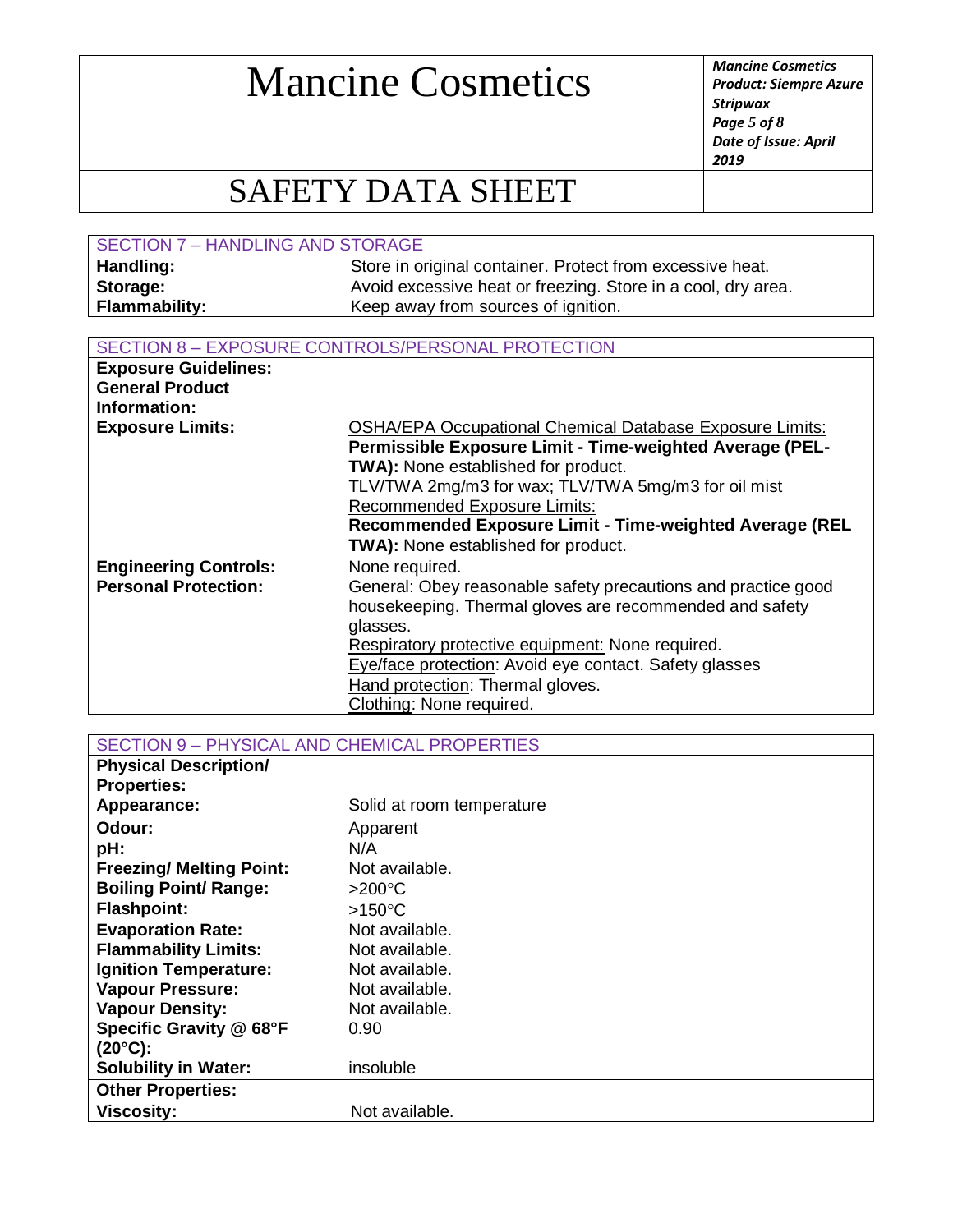*Product: Siempre Azure Stripwax Page 6 of 8 Date of Issue: April 2019*

## SAFETY DATA SHEET

#### SECTION 10 – STABILITY AND REACTIVITY

| <b>Chemical Stability:</b>      | Stable under normal conditions.                              |
|---------------------------------|--------------------------------------------------------------|
| <b>Conditions to Avoid:</b>     | Excess heat, sparks and flames                               |
| <b>Incompatible Materials:</b>  | Strong oxidizing agents and strong alkalis                   |
| <b>Hazardous Decomposition</b>  | Thermal degradation through combustion may produce oxides of |
| <b>Products:</b>                | carbon and/or other toxic gases when burned.                 |
| <b>Possibility of Hazardous</b> | Combustion if burned.                                        |
| <b>Reactions:</b>               |                                                              |

#### SECTION 11 – TOXICOLOGICAL INFORMATION

| <b>Acute Effects:</b>                        |                                                                     |
|----------------------------------------------|---------------------------------------------------------------------|
| <b>General Product</b>                       | Not available.                                                      |
| Information:                                 |                                                                     |
| <b>Oral Toxicity Data LD<sub>50</sub>:</b>   | Not available.                                                      |
| <b>Dermal Toxicity Data LD<sub>50</sub>:</b> | Not available.                                                      |
| Inhalation:                                  | Not available.                                                      |
| <b>Eye Irritation:</b>                       | On basis of ingredients: Contact with product expected to be a      |
|                                              | minor eye irritant.                                                 |
| <b>Skin Irritation:</b>                      | May be a slight skin irritant. Patch test first.                    |
| Sensitization:                               | Not expected to cause skin or respiratory sensitization. Some users |
|                                              | may be sensitive. Patch test first.                                 |
| <b>Chronic Effects:</b>                      |                                                                     |
| <b>Carcinogenicity:</b>                      | Not expected to cause carcinogenicity. Not listed by IARC, NIOSH,   |
|                                              | NTP OR OSHA.                                                        |
| <b>Mutagenicity:</b>                         | Not expected to cause mutagenicity.                                 |
| <b>Reproductive Effects:</b>                 | No data.                                                            |
| <b>Developmental Effects:</b>                | No data.                                                            |

| <b>SECTION 12 - ECOLOGICAL INFORMATION</b> |                           |
|--------------------------------------------|---------------------------|
| <b>Ecotoxicity:</b>                        | No information available. |
| <b>Persistence/Degradability:</b>          | No information available. |
| <b>Bioaccumulation/</b>                    | No information available. |
| <b>Accumulation:</b>                       |                           |
| <b>Mobility in Environment:</b>            | No information available. |

| <b>SECTION 13 - DISPOSAL CONSIDERATIONS</b>                       |  |
|-------------------------------------------------------------------|--|
|                                                                   |  |
|                                                                   |  |
| Do not put down waterways.                                        |  |
|                                                                   |  |
| No EPA Hazardous Waste Numbers are applicable for this product's  |  |
| components.                                                       |  |
| Dispose of waste material according to Local, State, Federal, and |  |
| Provincial Environmental Regulations.                             |  |
|                                                                   |  |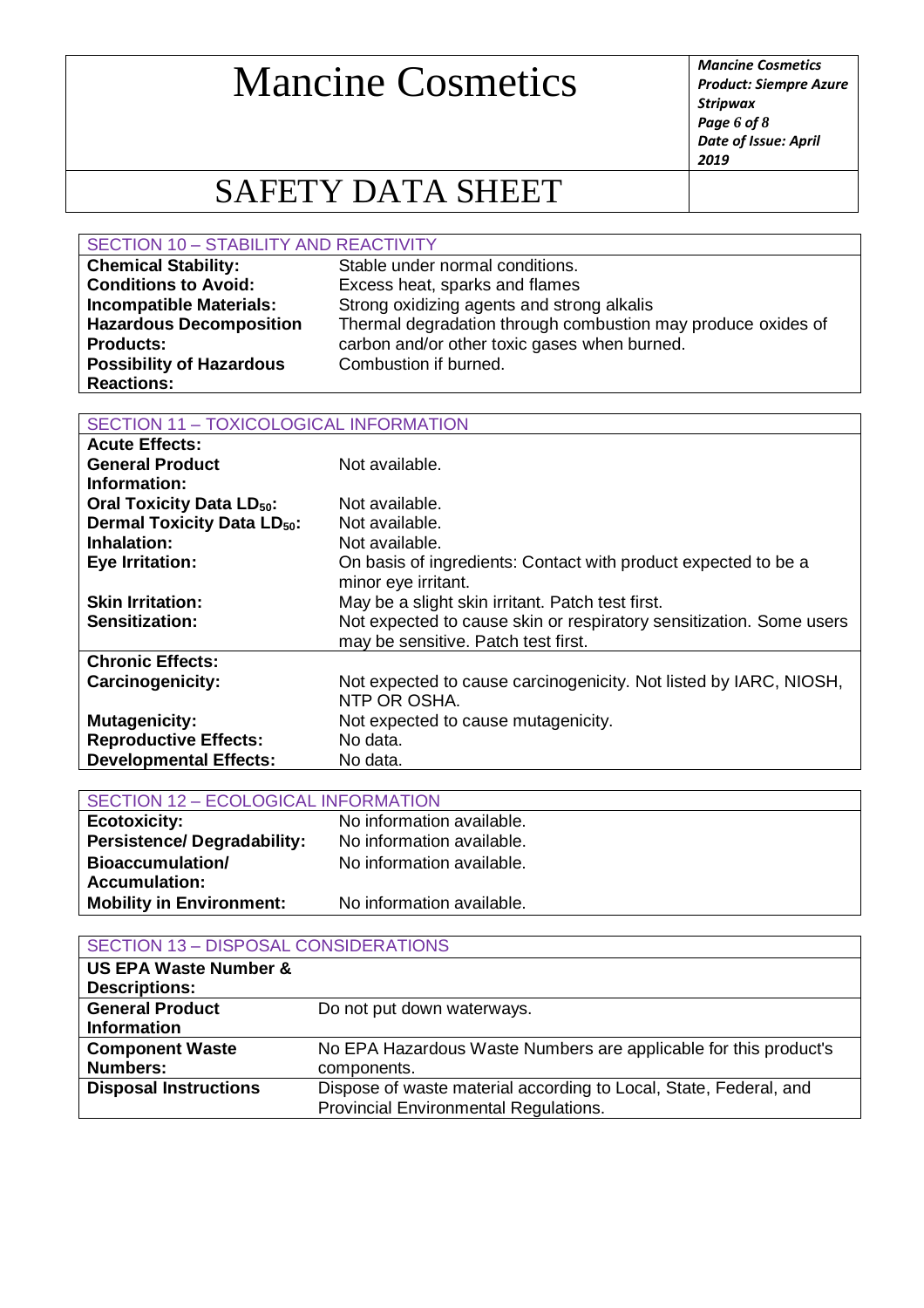*Product: Siempre Azure Stripwax Page 7 of 8 Date of Issue: April 2019*

## SAFETY DATA SHEET

#### SECTION 14 – TRANSPORT INFORMATION

| Ground:                       | This product is not regulated as a hazardous material |
|-------------------------------|-------------------------------------------------------|
| <b>Identification Number</b>  | Not applicable.                                       |
| (UN Number):                  |                                                       |
| <b>Hazardous Material</b>     | Not applicable.                                       |
| <b>Description and Proper</b> |                                                       |
| <b>Shipping Name:</b>         |                                                       |
| <b>Hazard class or</b>        | Not applicable.                                       |
| Division:                     |                                                       |
| <b>Packing Group:</b>         | Not applicable.                                       |
|                               |                                                       |

| <b>SECTION 15 - REGULATORY INFORMATION</b>                                         |                                                                                                                                                                                                                                     |  |
|------------------------------------------------------------------------------------|-------------------------------------------------------------------------------------------------------------------------------------------------------------------------------------------------------------------------------------|--|
| <b>US Federal</b><br><b>Regulations:</b><br><b>General Product</b><br>Information: | The product described in this Safety Data Sheet it is classified as non<br>hazardous according to NOHSC. Not classified as dangerous goods<br>according to the Australian Dangerous Goods Code.<br>Poisons Schedule - not scheduled |  |
| <b>OSHA:</b>                                                                       | Not considered hazardous by the OSHA Hazard Communication<br>Standard (29 CFR 1910.1200).                                                                                                                                           |  |
| <b>Disposal Instructions</b>                                                       | Dispose of waste material according to Local, State, Federal, and<br>Provincial Environmental Regulations.                                                                                                                          |  |